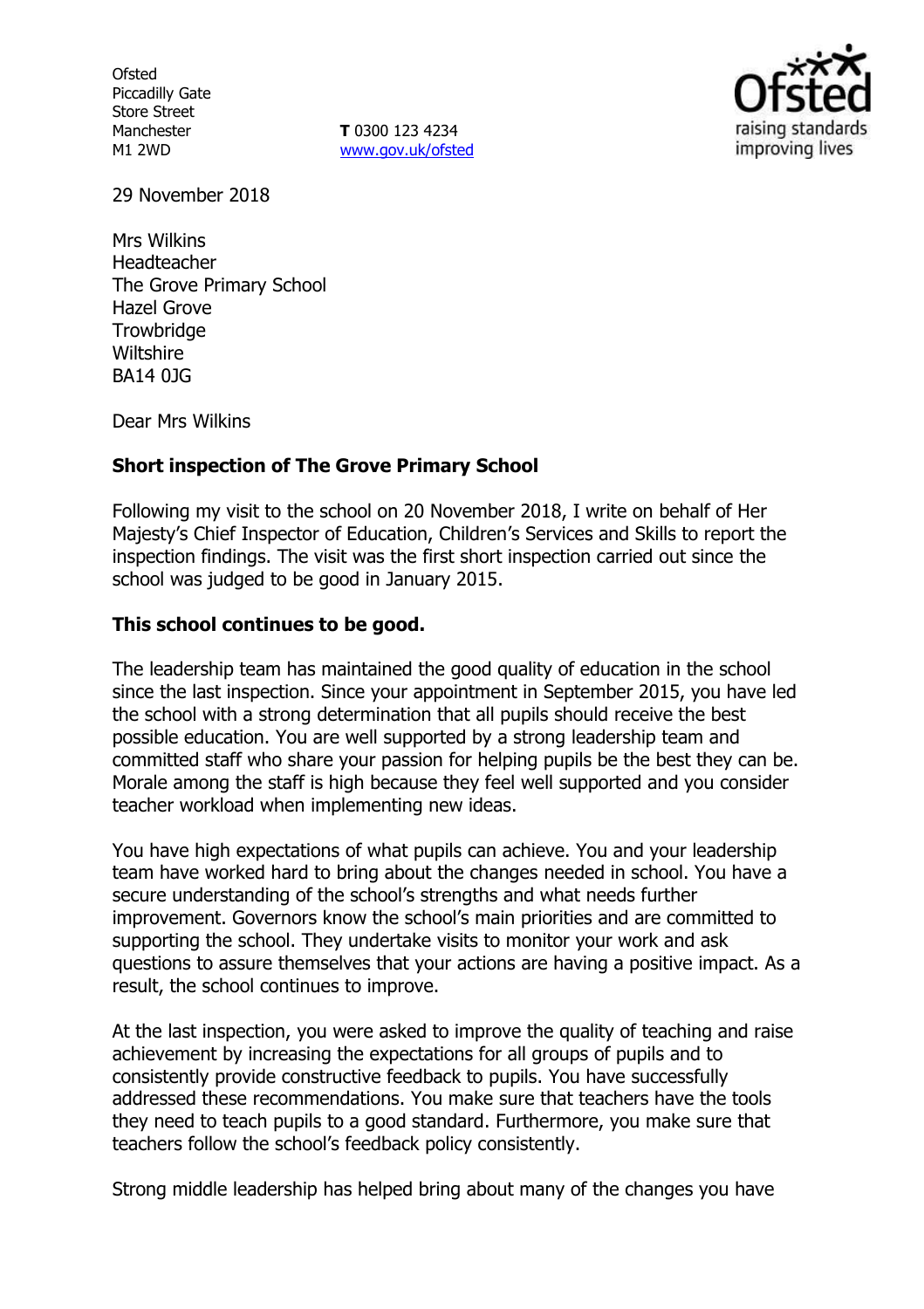

made. For example, you quickly identified that the teaching of mathematics was not raising standards quickly enough. You and your middle leaders set about improving the teaching of mathematics. You ensure that pupils' mathematical fluency and reasoning skills are well taught. New resources support teachers to challenge pupils in lessons, especially the most able pupils. Consequently, more pupils leave the school reaching the expected standard in mathematics than previously. You are not complacent and rightly recognise that further work in mathematics is needed.

# **Safeguarding is effective.**

There is a strong culture of safeguarding within the school. You, your staff and your governors give the safety of pupils the highest priority. You ensure that the checks to ensure that adults are safe to work with pupils are robust and securely recorded. Staff have regular and effective training. Staff feel confident to use the school's systems to report any concerns. You are diligent when recruiting staff and ensure that appropriate vetting checks are made.

Leaders keep a close eye on the welfare of any pupil whose circumstances make them vulnerable. They go to great lengths to ensure that pupils and their families get the help and support they need. You and your leaders are confident to seek advice from outside agencies and are not afraid to challenge them when they do not act quickly enough. The family liaison worker knows the pupils and their families well in order to offer timely support.

Pupils say that they feel safe in school because they are well looked after. They understand how to keep safe online and older pupils are clear on the safe use of a mobile phone. You have comprehensive risk assessments in place. This enables pupils to be safe in and around school.

### **Inspection findings**

- At the beginning of the inspection, we agreed on the lines of enquiry to consider during the day. These included establishing what actions leaders have taken to improve outcomes for disadvantaged pupils in reading and writing. We agreed to see how effectively teaching supports pupils' writing, especially for the middleprior-attaining pupils. We also agreed that I would explore how well leaders and teachers identify and challenge the most able children in the Reception classes. In addition, we looked at how well the school manages pupils' behaviour and conduct in and around school, and how effectively leaders manage pupil exclusions. Finally, I considered whether safeguarding is effective and the steps you have taken to improve attendance, especially for your most vulnerable pupils.
- Disadvantaged pupils have not achieved as well as other pupils nationally, especially in reading and writing. You recognised that more needed to be done and you appointed your deputy headteacher as a champion for disadvantaged pupils. Strong leadership ensures that disadvantaged pupils are consulted on what helps them to learn well so that individualised support is put in place. Teaching is tailored to meet pupils' needs through additional support. Senior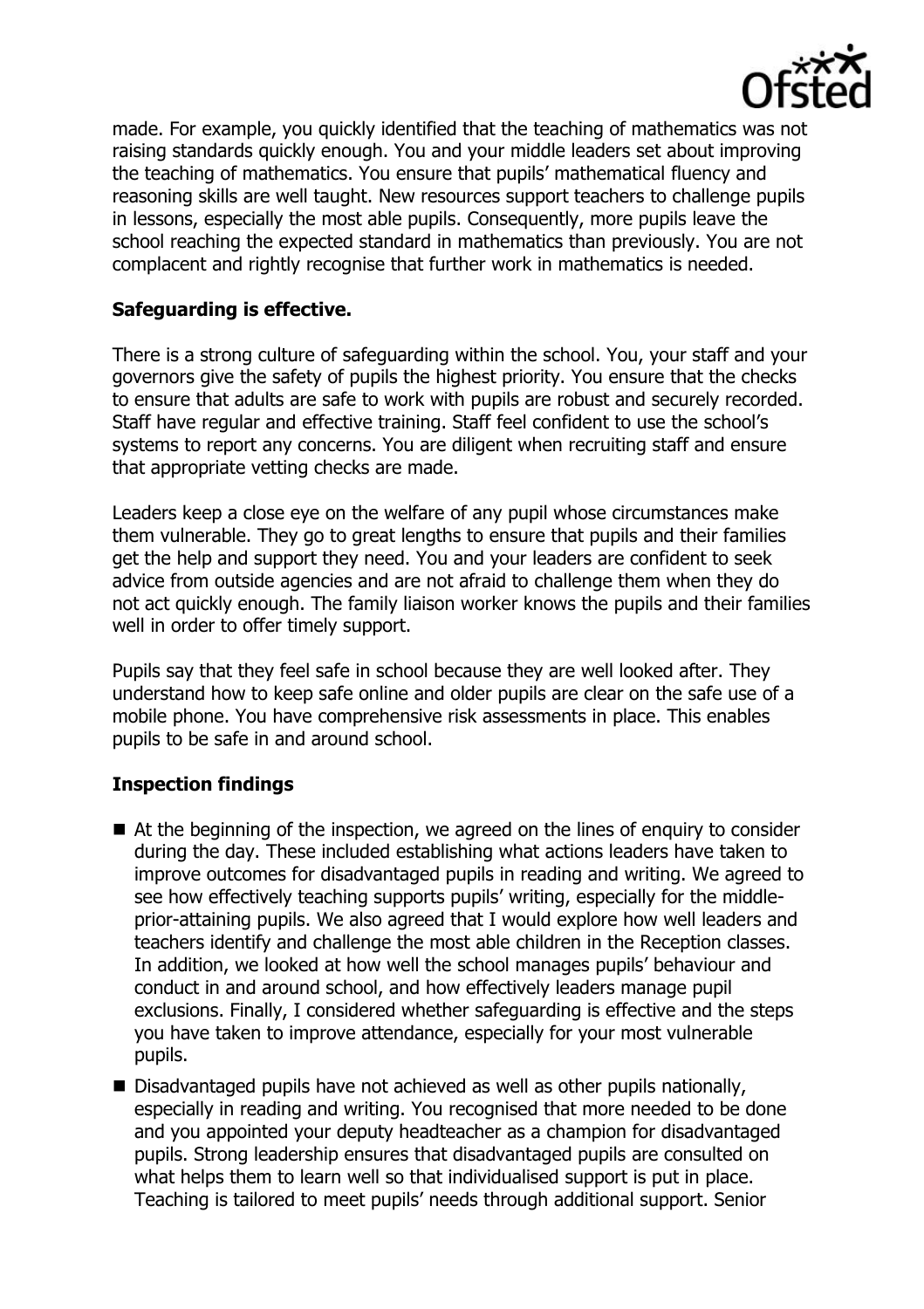

leaders regularly monitor pupils' achievements to ensure that disadvantaged pupils do well. Standards for disadvantaged pupils are rising across the school because pupils have the right support to help them achieve as well as they can.

- Leaders are aware that middle-prior-attaining writers in key stage 2 are not achieving as well as they could. Standards in pupils' spelling, grammar and punctuation improved in 2018. Leaders put in place clear expectations of what pupils need to be taught in each year group. Teachers' feedback helps pupils identify what they need to do to improve. In some classes, pupils' workbooks show that middle-prior-attaining pupils achieve well because they regularly write at length and use their spelling, grammar and punctuation skills in their writing. However, this is not consistent across the school. In most classes, pupils do not frequently write longer pieces of writing and use their spelling, punctuation and grammar skills well enough. As a result, middle-prior-attaining pupils are not making the progress they should across key stage 2 in writing.
- You recognised that leaders did not quickly identify the most able children when they first start school in Reception. Teachers did not challenge the most able children well enough and fewer children reached the higher standards at the end of Reception than other children nationally. However, you have begun to address this. Teachers know what children can do in reading and writing as a result of accurately finding out what children can do when they start school. Teachers plan for the most able children. Children's workbooks show that teachers challenge the most able writers to write to a higher standard. However, this has been less effective with children's mathematical understanding. Teachers do not have a good enough grasp of what children can and cannot do in mathematics when they start school. Therefore, they do not challenge the most able mathematicians as well as they could.
- **Pupil exclusions are above national averages over time. Some parents and carers** expressed concerns over bullying and pupils' behaviour in school. You have high expectations for pupils' behaviour and pupils rise to meet them. Pupils have a good understanding of what you expect of them. Pupils say that behaviour in and around school is good. Parents spoken to at the beginning of the day agree with this view. Pupils are polite and courteous towards each other and adults. Pupils care about each other and play happily and sociably at lunchtimes and playtimes. In lessons, pupils show good attitudes to learning, are attentive and well behaved. They respond swiftly to instructions from adults and work purposefully in lessons. Pupils say that they enjoy their learning and welcome the extra trips and extra-curricular opportunities provided by the school.
- Leaders monitor pupils' behaviour effectively so they can identify any extra support needed. Pastoral support is strong. Vulnerable pupils are quickly identified and highly effective support is put in place. Staff who work with pupils with more challenging behaviour are trained effectively. Pupils and staff spoke highly of the 'Reflection Room' which helps pupils manage their behaviour during break and lunchtimes.
- All leaders are committed to reducing exclusions. Governors are aware of their role with exclusions and carry them out effectively. Leaders know the pupils and their families well so they can rapidly intervene if needed. Specialist support is